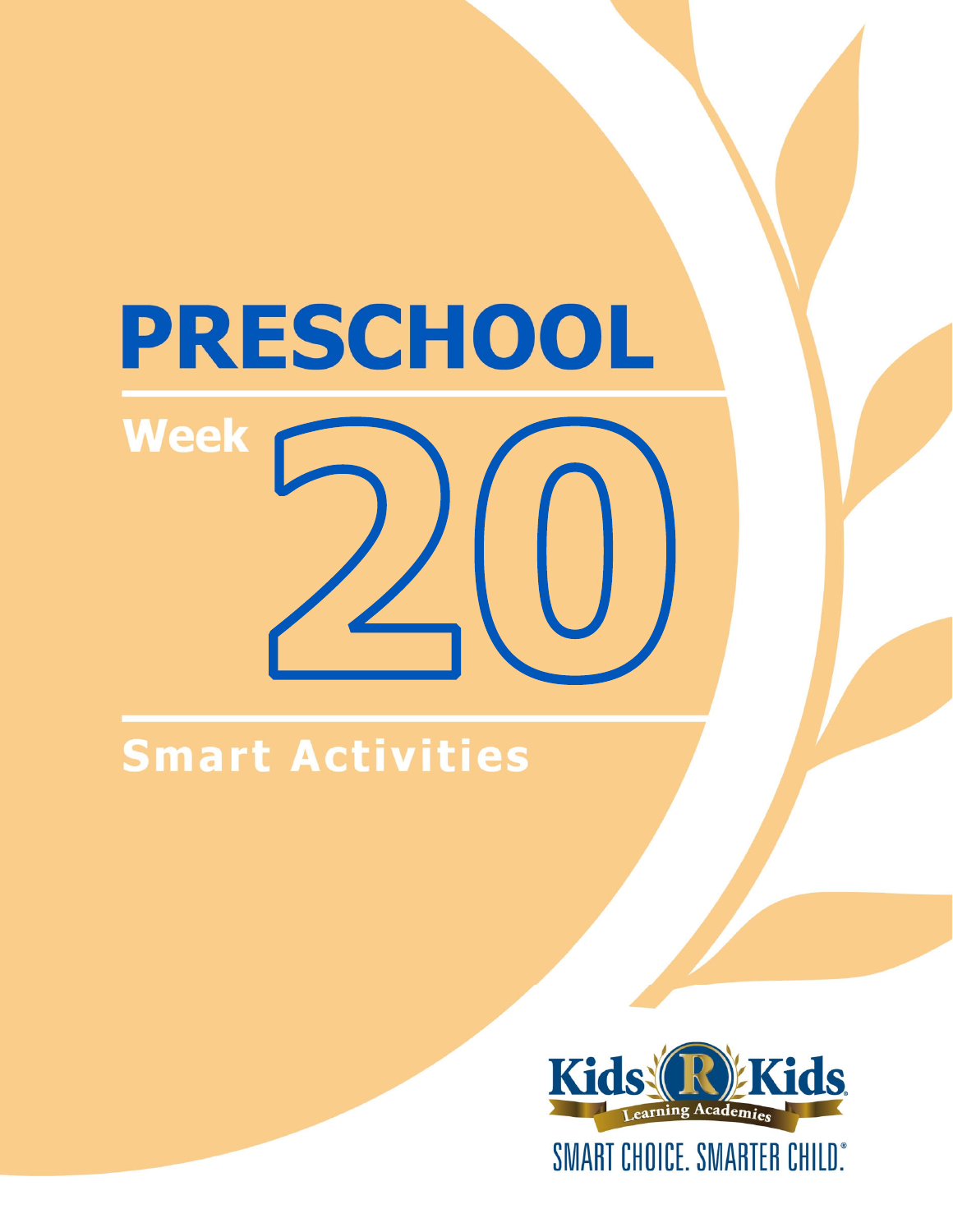# Day 1 **Week 20**

### **Hello Song**

**Materials:** internet access, website: https://youtu.be/x23rTDl4AMs

**Preparation:** Preview video. **Instructions:**

- 1. Watch this sing along with your child.
- 2. Ask your child, "How do you feel?" "How can we tell when our friends and family do not feel fine?"
- 3. Discuss feelings and how we express how we feel using body language.
- 4. Enjoy singing with your child!

## **Say Hello**

**by Rachel Isadora Materials:** internet access, website:

**https://youtu.be/jPMj\_E5EuBo<br><b>Preparation:** Preview video.<br>**Instructions:**<br>4 **Lister to this read aloud book with w Preparation: Preview video.** 

#### **Instructions:**

- 1. Listen to this read aloud book with your child.
- 2. Ask questions related to the story, ex: "What was your favorite hello?" "Name ways you can say hello in your language."



## **Me, Myself, and I**

#### **Instructions:**

- 1. Ask your child to sing with you.
- Me, Myself, and I (tune of "Farmer in the Dell") Me, myself, and I, Me, myself, and I, We are very special, Me, myself, and I. Me, myself, and I, Me, myself, and I, We are incredible, Me, myself, and I.
- 2. Throughout the week, sing this song when things do not go our way to help us feel strong.

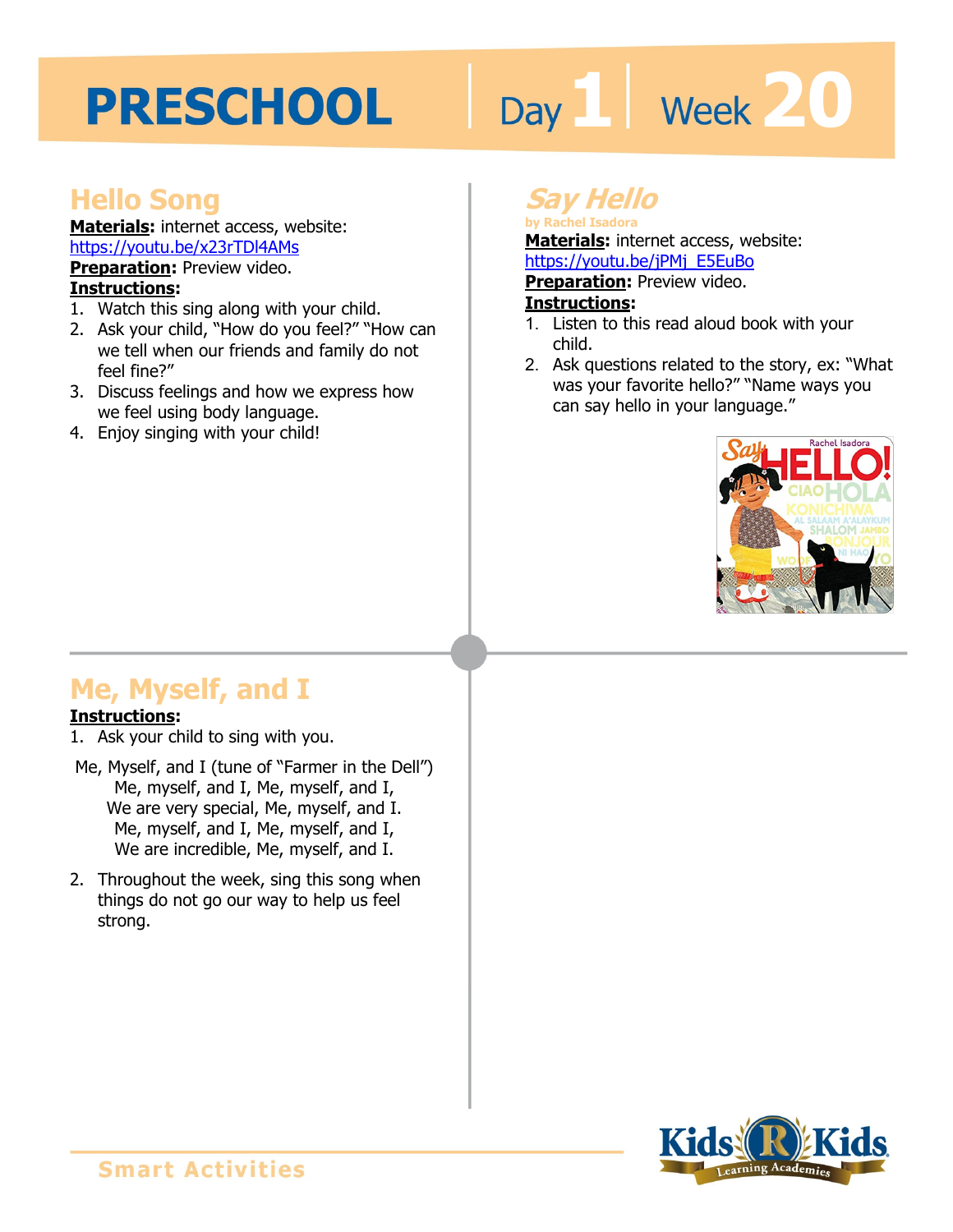# Day 2 **Week** 20

#### **Unique**

**Materials:** internet access, website: https://youtu.be/Fdgq8dSJwoE **Preparation:** Preview video. **Instructions:**

- 1. Watch video with your child.
- 2. Ask your child to help you search for "unique" items around the house.
- 3. Enjoy your scavenger hunt!

### **I Like Me**

**by Nancy Carlson Materials:** internet access, website:

**https://youtu.be/VbhUZPA6kwE<br><b>Preparation:** Preview video.<br>**Instructions:**<br>4 Listen to this read aloud book with w **Preparation: Preview video.** 

#### **Instructions:**

- 1. Listen to this read aloud book with your child.
- 2. Ask questions related to the story, such as "Name your favorite thing about yourself?"



## **Walk**

#### **Instructions:**

- 1. Encourage your child to take a gratitude walk with you inside or outdoors.
- 2. Ask child to help you name things to be thankful for, such as the weather, family, pets, health …
- 3. Naming things in which we are grateful gives us hope.



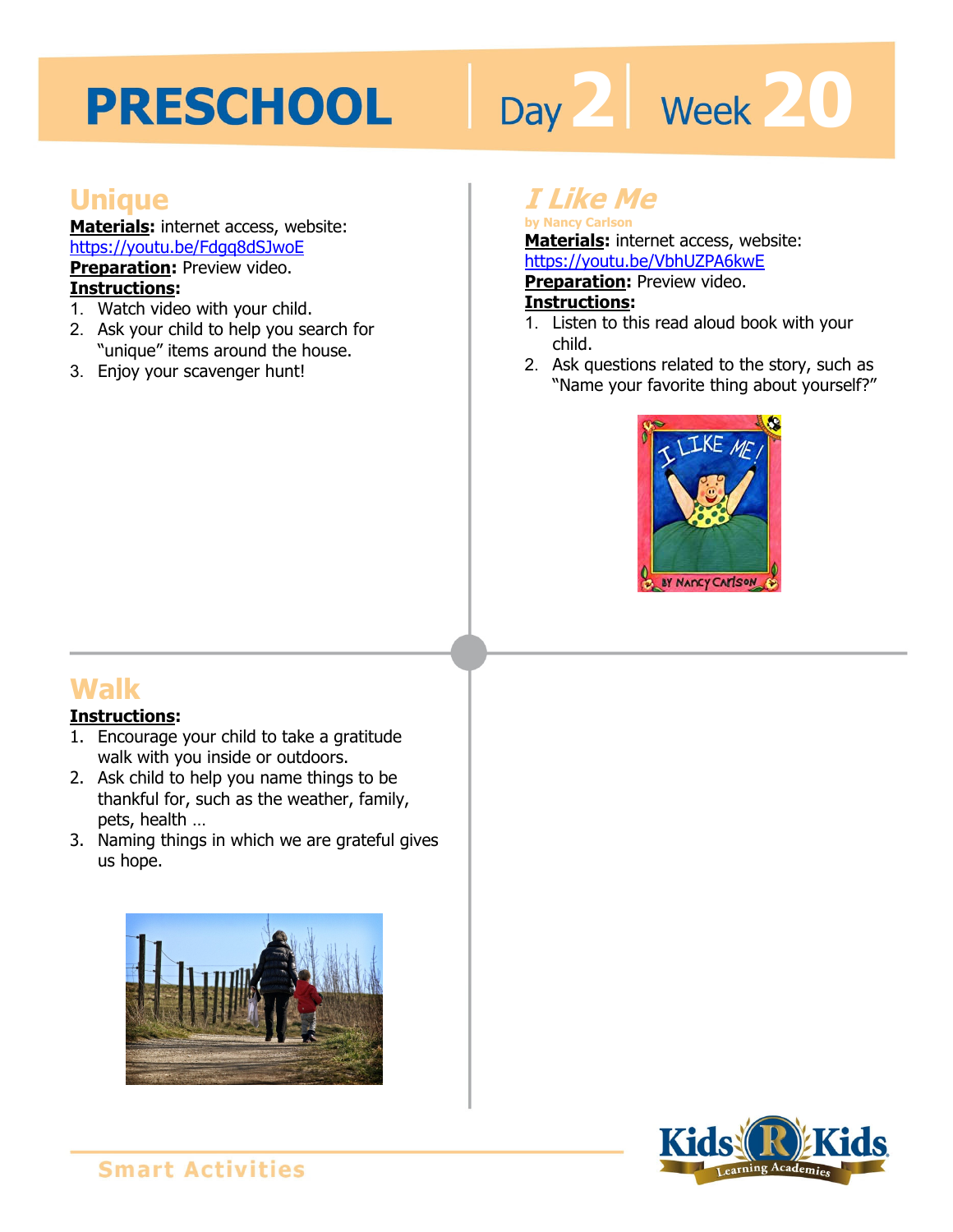# Day 3 | Week 20

#### **What I Like About Me**

**Materials:** internet access, website: https://youtu.be/vsRDsUOlhS8

**Preparation:** Preview video. **Instructions:** 

- 1. Have your child sing along and point to items in the song.
- 2. Dance with the music.
- 3. When the song is finished, discuss things that your child like about her-/himself.



## **I See Me**

**Materials:** mirror **Preparation:** Gather materials. **Instructions:** 

- 1. Show your child the mirror and have him/her look in it.
- 2. Ask your child, "Who do you see?" "What color eyes do you have?" "What color hair do you see?"
- 3. Ask your child other questions about his/her face.
- 4. Tell your child that he/she is a beautiful and loved child.



## **What I Like About Me!**

#### **by Miki Sakamoto**

**Materials:** internet access, website:

https://youtu.be/ioz6THRhjCo<br>**Preparation:** Preview video.<br>**Instructions:**<br>1 Listen to the read aloud star wou're. **Preparation:** Preview video.

#### **Instructions:**

- 1. Listen to the read aloud story you're your child.
- 2. Ask questions, ex: "What things did the children like about themselves?" "How are we different?"



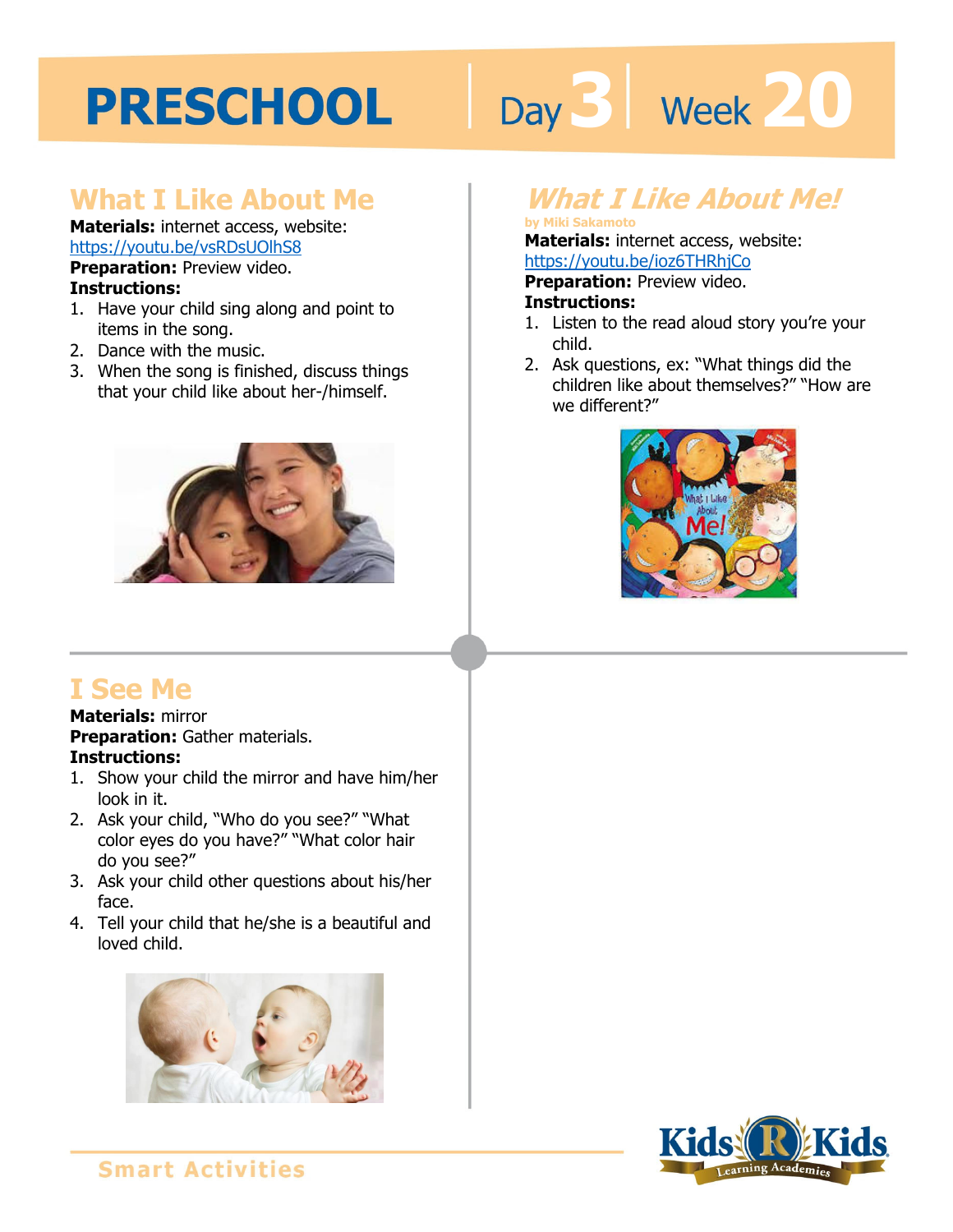# Day 4 Week 20

### **I Am Special**

**Materials:** internet access, website: https://youtu.be/JL36Pq3Ra4o **Preparation:** Preview video.

#### **Instructions:**

- 1. Encourage your child to join you.
- 2. Have your child sing and dance along to the song to celebrate how special he/she is to himself and you.



## **Self-Portrait**

**Materials:** mirror, paper, crayons **Preparation:** Gather materials. **Instructions:** 

- 1. Show your child the mirror and talk about his/her facial features, ex: color of eyes, hair, etc.
- 2. Encourage your child to draw her-/himself and look in the mirror as he/she draws.
- 3. Then, have your child explain his/her drawing.



### **Why Am I Me?**

**by Paige Britt Materials:** internet access, website:

**1 4**  https://youtu.be/nspNJcyIxv4 **Preparation:** Preview video. **Instructions:** 

- 1. Encourage your child to join you.
- 2. Listen to the story together.
- 3. Ask questions, ex: "Why am I me?"
- 4. Discuss the special things about your child and his/her family and friends.